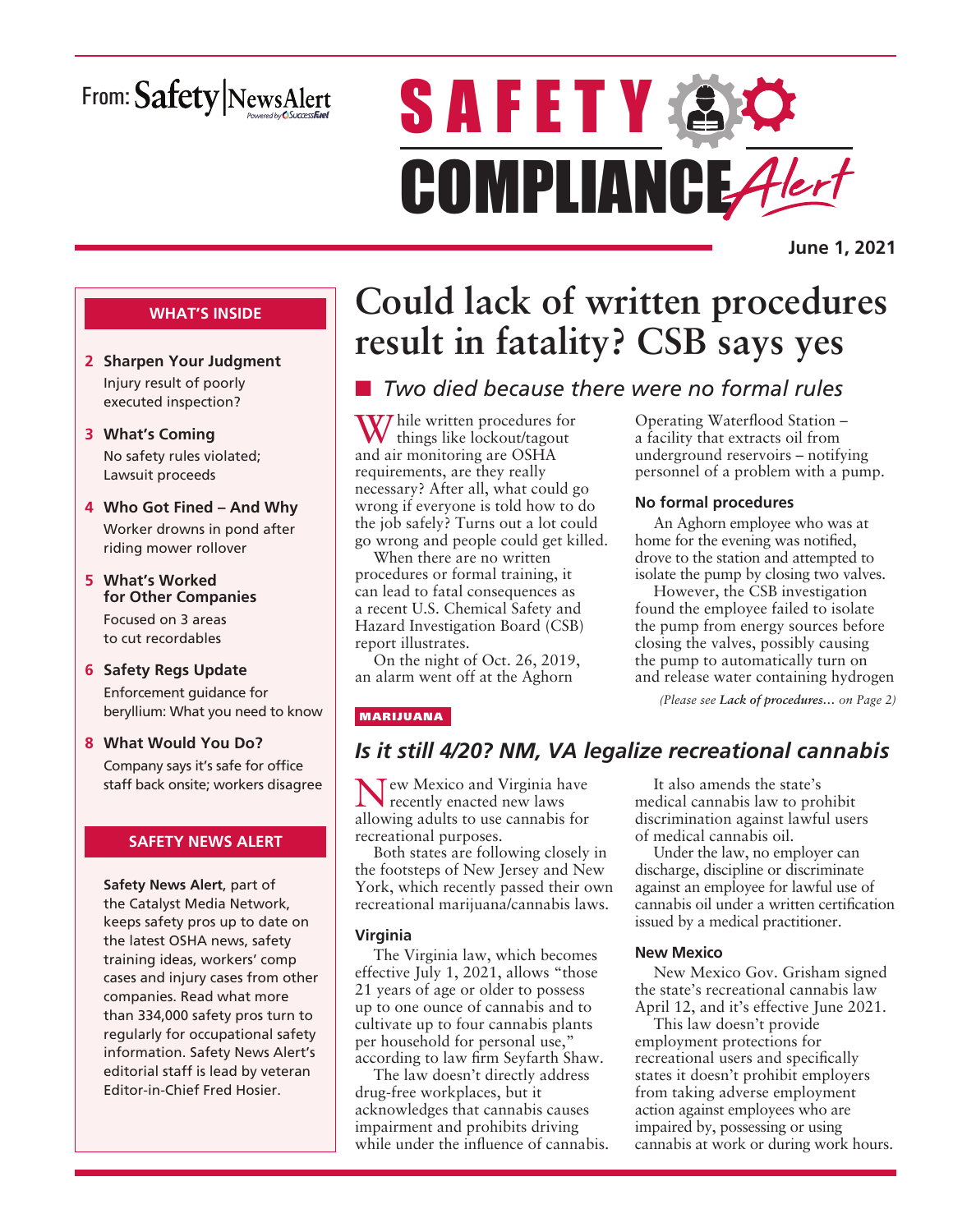#### CRIMINAL CHARGES

# **Guilty of fraud, firing injured workers**

A California construction company owner pleaded guilty to committing workers' compensation insurance fraud after years of firing his employees when they requested medical treatment for work-related injuries.

Man Tat Szeto, the owner of MT Szeto Construction, avoided about \$86,000 in premium payments to his insurer by underreporting employees and injuries, and used the banking system to launder \$165,000 to pay employees "off the books."

Szeto's plea agreement requires he serve five years of formal probation, serve nine months in county jail and make \$250,000 in restitution.

#### **Injuries = cash payout, termination**

The California Contractors State License Board brought this case to the attention of the Santa Clara County District Attorney's Office after noticing suspicious activity at a new residential construction project in San Jose.



**EDITOR-IN-CHIEF: MERRIELL MOYER** mmoyer@SafetyNewsAlert.com

EDITOR: BRIAN BINGAMAN MANAGING EDITOR: FRED HOSIER PRODUCTION EDITOR: P.J. FRONZEO EDITORIAL DIRECTOR: CURT BROWN

*Safety Compliance Alert* (ISSN 1077-9787), June 1, 2021, Vol. 27 No. 619, is published semimonthly except once in December (23 times a year).

This publication is designed to provide accurate and authoritative information in regard to the subject matter covered. It is sold with the understanding that the publisher is not engaged in rendering legal, accounting, or other professional services. If legal or other expert assistance is required, the services of a competent professional should be sought. — From a declaration of principles jointly adopted by a committee of the American Bar Association and a committee of publishers.

**Copyright © 2021** Safety | News Alert. Please respect our copyright: Reproduction of this material is prohibited without prior permission. All rights reserved in all countries.

In 2018, investigators were told by former employees that they'd been fired after requesting medical treatment for on-the-job injuries and had frequently worked 70 hours per week but would only be paid for 40.

When employees were injured, Szeto would hand them cash then fire them, rather than filing a claim with the insurance company.

## *Lack of procedures …*

*(continued from Page 1)*

sulfide into the pump house.

He also failed to put on the personal hydrogen sulfide detection device he was issued by the company, which remained in his company truck.

The employee was overcome by hydrogen sulfide gas and died, as did his wife who arrived later to check on him when he didn't come home.

CSB investigators found Aghorn had no written lockout/tagout procedures or requirements for use of hydrogen sulfide detection devices.

There were other problems found, but the lack of written lockout/tagout and hydrogen sulfide detection device procedures top the CSB's list of causes.

#### **Written = oversight**

A CSB presentation regarding the incident points to a lack of formal company safety policies contributing to the employee's failure to lock out the power sources and wear his personal detection device.

But why? As a safety pro, you already know the answer: No one knew to what extent the employee was trained on those procedures, which were passed on verbally at the Aghorn facility.

Since the procedures were verbal and informal, there was no way to know if the employee had ever been properly trained to work safely at his place of employment.

No records to review for someone to say, "Hey, I don't see the form John was supposed to sign, did he get that safety training?"

# *S h a r p e n y o u r j u d g m e n t*

*This feature provides a framework for decision making that helps keep you and your company out of trouble. It describes a recent legal conflict and lets you judge the outcome.*

#### **NUILLEY RESULT OF POORLY EXECUTED INSPECTION?**

Safety Manager Pete Travers was not feeling well.

*I'm glad I took the day off,* he thought. *Stupid sinus infection.*

His phone rang.

"Ugh, hello," Pete said.

"It's John Jenkins," a too loud voice said. "We need to talk."

#### **Inspected then removed**

"OSHA is citing us," John said. "Something about a worker who fell when a guardrail collapsed."

"A temporary guardrail was set up on the edge of a deck one of our crews was working on," Pete explained. "The guardrail had a top and middle rail, both made of wire ropes that were wrapped around the stanchions and then clamped down with c-clamps.

"From what I understand, the worker who fell and his supervisor inspected the guardrail before starting work," he continued. "But at some point the guardrail was removed by someone else so a delivery could be made and whoever put it back forgot to tighten the clamps.

"The worker was kneeling near the guardrail, doing something at the edge of the deck, and he leaned on the guardrail to stand," Pete said. "Instead of supporting him, it collapsed and he fell off the deck."

"If they inspected it before they started work and didn't know it was removed then I think we can fight this," John said.

The company fought the citation. Did it win?

**n** *Make your decision, then please turn to Page 6 for the ruling.*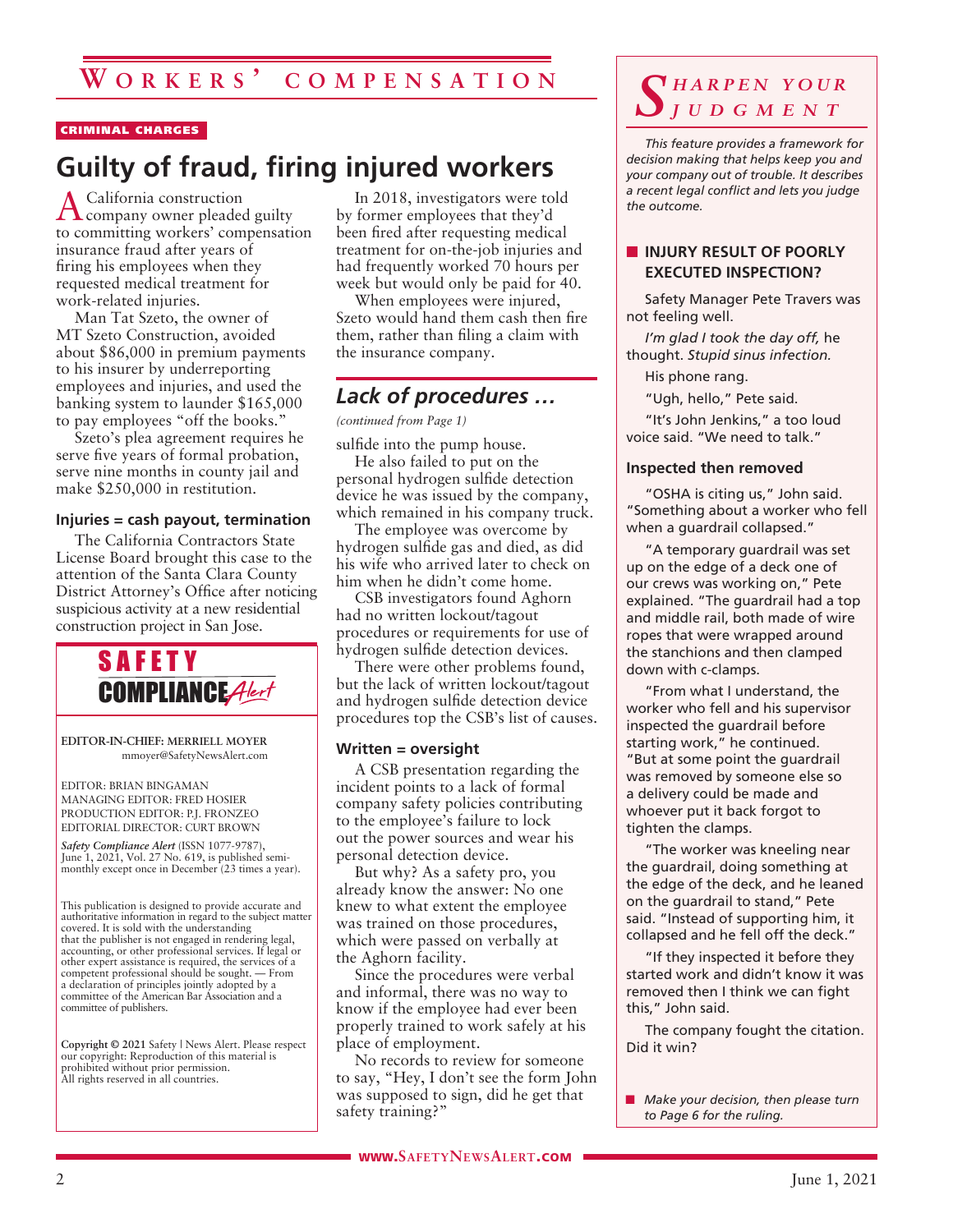# **W h a t ' s C o m i n g**

#### COURT DECISION

# **No safety rules violated; Lawsuit proceeds**

 $\blacksquare$  CASE MOVES FORWARD OVER EMPLOYER'S QUESTIONABLE MOTIVES

Aworker who claimed wrongful termination for filing a workers' compensation claim had a lawsuit against his employer reinstated after an appeals court found there was sufficient evidence to question the company's motives.

Salvatore Gibilisco began working at a Tilcon Connecticut asphalt plant in June 2002.

He was a union employee subject to seasonal layoffs and recalls.

#### **Several injuries, one violation**

On Aug. 7, 2013, Gibilisco injured his left shoulder while dumping a wheelbarrow full of material, but the company's investigation into the incident found no safety rules had been violated. He filed a workers' comp claim and received benefits.

Gibilisco suffered two other work-related injuries within the next two years, but neither of them were in violation of safety rules.

On Oct. 10, 2016, Gibilisco and two other employees were

reprimanded for violating a safety rule when they performed maintenance on a machine and ran it without first replacing a guard they removed.

Tilcon imposed a three-day suspension for the violation, which was a terminable offense, which Gibilisco and the other two workers accepted without contest.

After his final injury, Gibilisco was taken to the hospital and was told he'd be under light duty restrictions.

#### **Questionable timing**

One month into the seasonal layoff, Tilcon notified Gibilisco he would not be recalled to work because of the safety incidents leading to his injuries.

Gibilisco sued, and a trial court dismissed the case, finding he failed to present evidence suggesting Tilcon's failure to recall was discriminatory.

The appeals court found the trial court erred in dismissing the case since Gibilisco's evidence – the timing of the termination and the investigation reports that found no violations on his part – raised a genuine issue of fact regarding the company's motives in failing to recall him to work.

#### TEMPORARY WORKERS

#### *Temps to be protected under 'strongest in nation' law*

Anew state law aimed specifically at workplace safety for temp workers in construction and manufacturing will go into effect soon.

SHB 1206 will take effect in Washington state on July 25, 2021.

The law focuses on identifying workplace hazards for certain temporary workers, making sure they know about the hazards and ensuring they receive the right training to protect themselves.

The law creates protections for construction and manufacturing workers who get their jobs through temporary staffing agencies.

- Under the law, employers must: • document the job hazards these
- temporary workers may face
- inform the staffing agencies about those hazards, and
- work with staffing agencies to ensure workers are informed and trained. Dave DeSario, director of Temp

Worker Justice, the national nonprofit for temp workers, calls the protections in the law "the strongest in the nation."

#### **Changing hazards**

The new law requires employers to take specific steps when a temp worker's job or work location changes and they face new hazards.

In those cases, the staffing agency and the employee must be informed of the new hazards.

Employees can then refuse the new task if they haven't been trained.

**WWW.SAFETYNEWSALERT.COM** 

## **Trends To Watch**

*Watch what's happening in various states. Some actions indicate trends.*

#### **NICHIGAN EXTENDS COVID RESTRICTIONS ON OFFICES**

A state undergoing a COVID-19 surge has extended an occupational health restriction for certain workplaces.

Gov. Gretchen Whitmer said **Michigan** OSHA will extend COVID restrictions on offices for another six months.

The restrictions were set to expire on April 14, 2021.

The governor said this doesn't mean six more months of prohibitions of in-office work. A plan is under development to possibly return employees to offices sooner.

The restrictions require remote work when possible.

"At this juncture, with our high positivity numbers, it's really important that we extend for another six months so that we have the ability to work through what these [back-to-workplace] protocols look like and get people back into the workplace when it's safe to do so," Whitmer said.

#### **N** STATE OSHA ADOPTS **UPDATED COVID-19 RULE**

**Oregon** OSHA's COVID emergency temporary standard expired May 4, 2021, so the agency adopted an updated rule that will stay in effect until the state declares the coronavirus emergency is over.

The updated rule went into effect the same day that the temporary rule expired.

This new rule, which is similar to the temporary one it's replacing, will "remain in effect until revised or repealed," which will be when Oregon OSHA and state health officials determine the COVID-19 emergency in the state is over.

The first discussion regarding the state of the rule is scheduled for July with further discussions to take place every two months thereafter.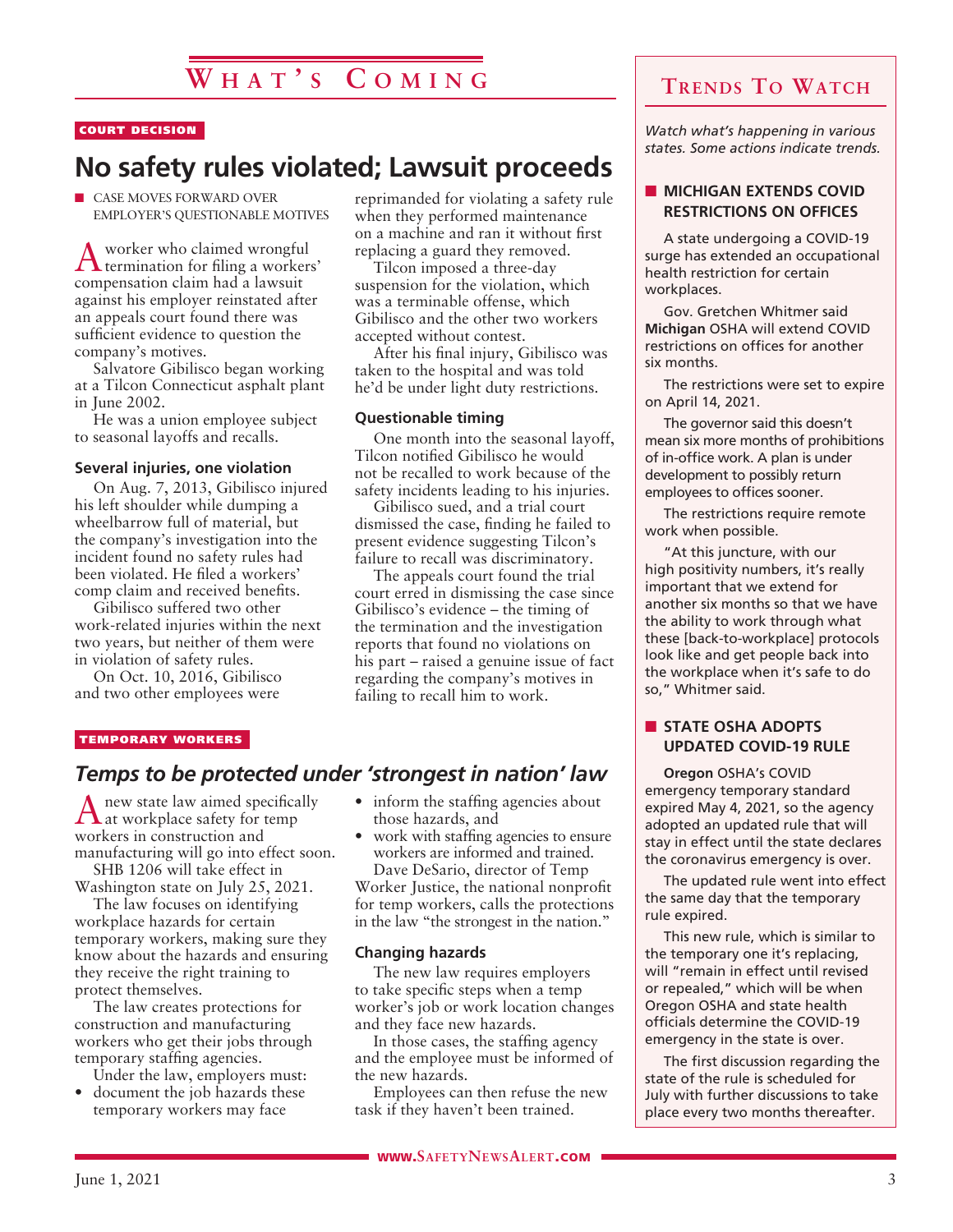# **Roundup of most recent OSHA citations**

*Go to* www.SafetyCompliance Alert.com/fines *for more OSHA fines and injury settlements.*

#### Worker drowns in pond after riding mower rollover

OSHA cited a Florida landscaping company after an employee was killed in a lawn mower incident.

The worker was operating a sit-down lawn mower on a sloped area near a pond when the mower tipped over and pinned the employee in the water, drowning him.

OSHA issued the citation under the General Duty Clause.

**Fine:** \$13,494

- **Company:** Rick's Lawn & Landscape, Lakeland, FL
- **Business:** Landscape architectural services

#### **Reason for fine:**

*One serious violation for failure to:*

• provide employment free from recognized hazards involved in operating lawn mowers on slopes, which is likely to cause death or serious physical harm

#### Amputation leads to fine for employer, temp agency

A Montana manufacturer and its staffing agency were fined a total of \$264,478 for willful and serious violations after an employee's finger was partially amputated.

Inspectors found the workplace had unguarded saw blades, rotating machinery, belts, pulleys and chains, and machine operators were cleaning machinery without following lockout/ tagout procedures.

Recent work injury logs were reviewed and inspectors found the amputation wasn't the only serious injury the machine involved in the amputation caused, but it was the first one that had been reported.

The company was cited for failing to install machine guards, control hazardous energy and related violations, while the staffing agency was cited for failing to train employees in lockout and tagout procedures.

Both the company and the staffing agency settled with OSHA and accepted the citations with a minor penalty reduction.

- **Fine:** \$241,538 (Western Bee Supplies); \$22,940 (LC Staffing Services)
- **Company:** Western Bee Supplies, Polson, MT; LC Staffing Services, Columbia Falls, MT

**Business:** Wood product manufacturing (Western Bee Supplies); Staffing agency (LC Staffing Services)

#### **Reasons for fines:**

- *Two willful violations for failure to:*
- develop, document and use procedures for control of potentially hazardous energy
- provide training on procedures for control of potentially hazardous energy

*Seven serious violations for failure to:*

- guard machine feed rolls
- provide hood cover on inverted swing cutoff saws
- guard flywheels located 7 feet or less above work platform
- guard projecting shaft ends
- guard pulleys located 7 feet or less above work platform
- guard horizontal belts located 7 feet or less above floor level
- enclose sprockets and chains located 7 feet or less above work platform

*One other-than serious violation for failure to:*

• report amputation to OSHA within 24 hours

#### Fire, struck-by hazards found at FL Dollar Tree

OSHA cited a Florida Dollar Tree after inspectors found fire, entrapment and struck-by hazards inside the store. **Fine:** \$265,265

**Company:** Dollar Tree Stores, Beverly Hills, FL

**Business:** General merchandise store **Reasons for fine:**

*Two repeat violations for failure to:*

- keep exit routes free and unobstructed
- stack, block, interlock or limit height of materials stored in tiers

#### **WORKERS' COMP DECISIONS**

#### Multiple injuries after falling from chair: Benefits?

An office worker fell out of her chair and injured her knees and back. Can she collect benefits?

- **What happened:** The office worker fell out of an ergonomic chair while attempting to stand up. She filed a claim for injuries sustained to both knees and her back.
- **Company's reaction:** We'll pay for your left knee injury, but the doctors say your right knee and back are the result of pre-existing degenerative conditions.
- **Decision:** She could only collect on the left knee injury. Medical evidence pointed to degenerative conditions causing her right knee and back pain that weren't aggravated by the fall.
- **Cite:** *Butts v. State of Alaska*, AK Supreme Court, No. 7465, 7/10/20.

#### Can worker with previous back issues get benefits?

A worker with a history of neck and back problems injures both her neck and back while climbing a ladder at work. Can she get benefits?

- **What happened:** The worker had pre-existing neck and back problems. While climbing a ladder at work, she felt a popping sensation in her back and reported a back injury. Later, she had pain in her neck and added that to her claim.
- **Company's reaction:** Your neck injury isn't work-related.
- **Decision:** She couldn't collect on either injury. Medical evidence of her past neck and back problems and the fact she failed to initially report the neck problem led the court to dismiss both claims.
- **Cite:** *Willis v. Arkansas Department of Correction*, AR Court of Appeals, No. CV-20-205, 2/3/31.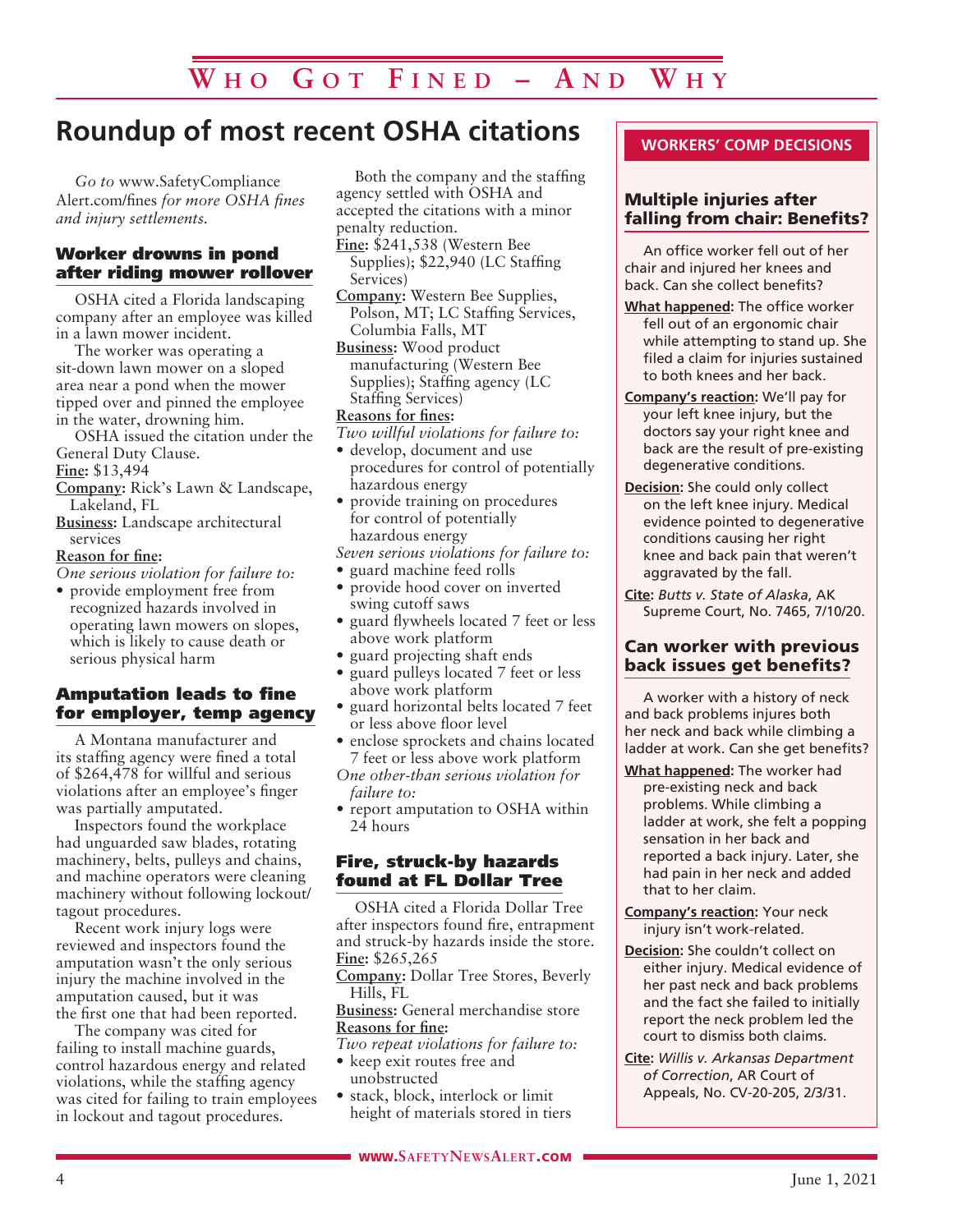#### REAL PROBLEMS, REAL SOLUTIONS

# **Focused on 3 areas to cut recordables**

ur lost-time incident rate (LTIR) was high.

And we were using a large amount of resources to address these injuries. Sometimes, by the time an

employee mentioned pain, it was too late. We had a LTIR injury on our hands.

Our root cause analyses were great, but they weren't helping us lower our injury rate.

More focus needed to be put on preventing these injuries, many of which were ergonomic.

We brought in athletic trainers to help us.

#### **Musculoskeletal disorders**

Since many of our injuries were ergonomic, the first thing we addressed, with the help of the athletic trainers, was musculoskeletal disorders.

The trainers spent 90% of their time with us on the production floor supporting the employees.

Our goal was early intervention instead of having an employee wait until their pain was so bad that they had to take time off of work.

The trainers helped us establish a culture where employees reported minor aches.

That way, we resolved problems before they required medical attention.

#### **New-hire injuries**

Our next focus area was newhire injuries.

Records showed that, even when we reduced lost-time injuries, new employees were more likely to be injured in their first six months on the job.

There's a good reason why this happens. Many new hires want to keep their heads down – just do their jobs, don't complain and don't get noticed.

Since this new employee reluctance is natural, we had to get in front of the new employees early and often.

The athletic trainers developed a conditioning program for new workers.

This allowed the new employees to

work up to the physical requirements for their job.

The trainers also followed new employees closely in their first weeks on the job to give them tips on how to avoid ergonomic injuries that were common at our plant.

Result: We reduced significant injuries 48% for employees in their first three months and by 42% for new employees in their fourth through sixth months.

#### **PRO Center**

We had demo areas where new employees could learn about the tasks they'd be performing on the production line.

But the physical space we had devoted to that was limited, and so was the amount of time.

So we upgraded. Our Production Readiness Onboarding (PRO) Center

#### **Slowed learning**

#### **process**

had enough space to simulate real production conditions.

The parts were real, and the tools were real; and we slowed down the learning process so we really gave new employees enough time to learn what they needed to learn.

This also allowed us to find the ergonomic stressors on workers in a controlled environment.

The athletic trainers ran this program, too.

This gave the trainers even more hands-on time with new hires.

#### **OSHA recordables down**

These three areas that the athletic trainers helped us with drove down our OSHA recordable rate.

*(Based on a presentation by Trent Wisehart, Ergonomist, Honda North America, Greensburg, IN, at the National Safety Council's Virtual Congress & Expo 202One)*

#### **TRAINING TIPS**

#### Summer's coming! Time to think about heat illness

With summer just around the corner, many people are thinking about outdoor fun like camping or a trip to the beach.

Meanwhile, OSHA says now is the time to start thinking about preventing workers from getting heat-related illnesses.

The agency recently issued a reminder that new or returning workers need to acclimatize to working in the heat.

According to its website, OSHA's safety message when it comes to heat boils down to three key words:

- water
- rest, and
- shade.

You should remind employees to:

- Hydrate. They should aim to drink a cup of water every 15 minutes. This is the most important tip.
- Take breaks whenever they feel they're needed.
- Rest in shade or air conditioning, if it's available.

For more tips and a quiz for employees to take, check out "Heat stress" in the Training Shop on our website.

#### What employees can learn from Dollar Tree's mistakes

If you're in the habit of reading OSHA news releases, you've probably seen Dollar Tree cited a number of times in the past few years for blocked fire exits and unstable stacks.

With those citations in mind, it's a good idea to remind employees to never block exits with product – even if it's temporary – as you never know when or where a fire could occur.

Workers should also be reminded to keep stacks solid and stable. After all, they're probably the most at risk of getting hit if a stack comes down.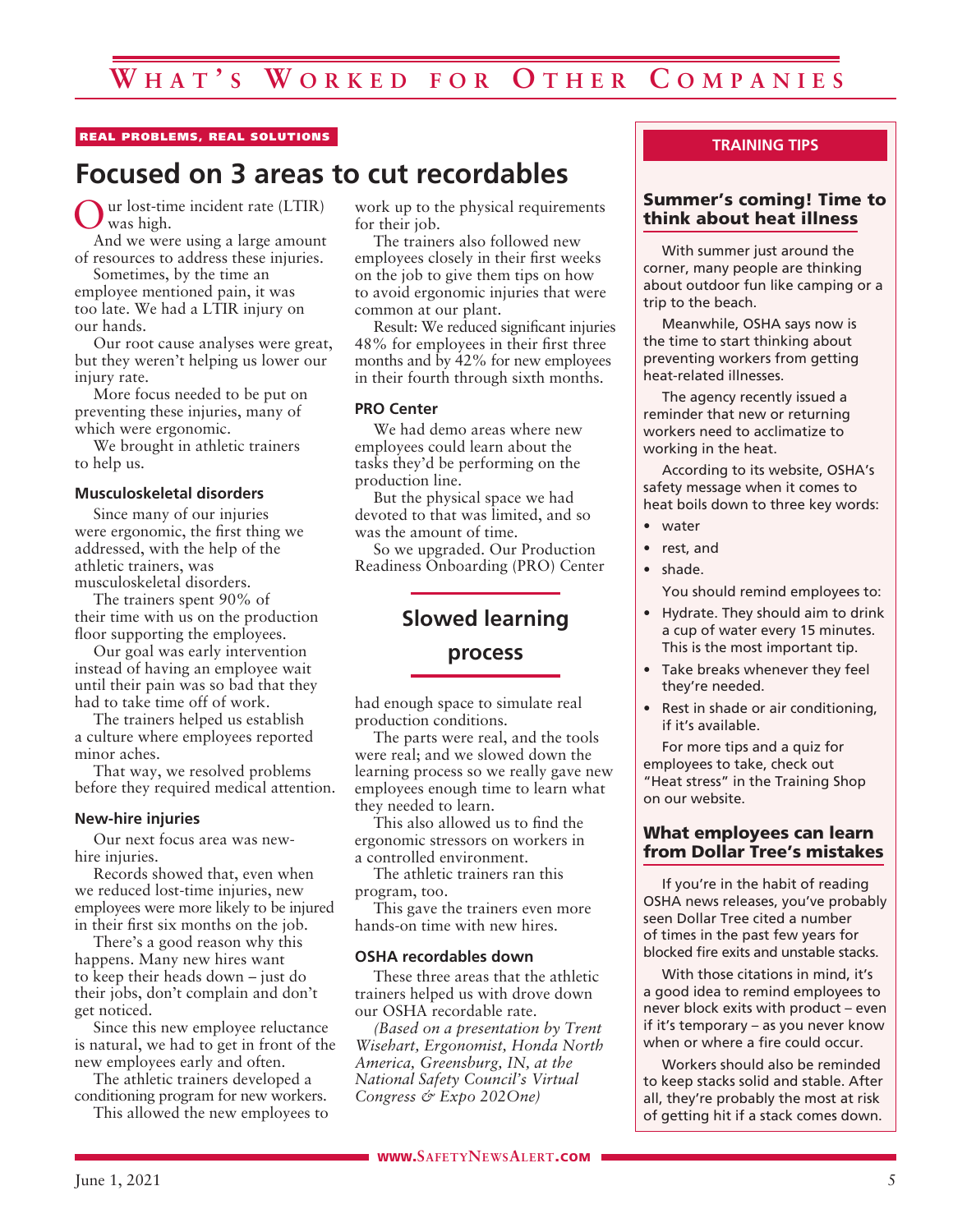#### **INSPECTIONS**

# **Enforcement guidance for beryllium: What you need to know**

As of April 21, OSHA inspectors have new enforcement guidance when performing inspections involving employee exposure to beryllium dust.

The guidance will be effective until a new beryllium compliance directive is issued for the 2020 beryllium standards.

#### **Exposures and assessments**

For all three industries, one thing inspectors will obviously be checking on is whether beryllium exposure exceeds the permissible exposure limits (PEL) of the new standards, and if it does exceed the PEL it will result in a serious citation.

At the same time, they'll also be checking for exposure to "any other air contaminants generated from the same process or operation" and they'll be issuing a serious citation for each PEL violation they find.

Inspectors will also be reviewing exposure assessments to see if employers performed new tests for beryllium exposure "whenever a change in the production, process, control equipment, personnel or work practices may have resulted in ... additional exposures."

If no assessment has been performed, then a citation will of course be issued, but inspectors will also be looking at assessments to ensure they are adequate in terms of sampling time, documentation and analysis.

#### **Exposure control plans**

Each industry has its own requirements when it comes to written exposure control plans, but inspectors will be looking for similar things across all three.

The guidance tells inspectors to review the plan and interview managers and employees to determine what engineering and work practice controls were implemented and when.

Then they are to evaluate the effectiveness of the controls, the selected respiratory protection and any employer exemption claims along with the available sampling data.

#### *More protections coming for medical pot users*

New York Gov. Cuomo signed bill S854 into law March 31, giving injured workers who use medical marijuana the same protections as those using regular prescription drugs.

Language included in S854 states, "Employees who use medical cannabis shall be afforded the same rights, procedures and protections that are available and applicable to injured workers under the workers' compensation law, or any rules or regulations promulgated thereunder, when such injured workers are prescribed medications that may prohibit, restrict, or require the modification of the performance of their duties."

### *Sting busts 3 contractors without workers' comp*

A California sting operation to bust unlicensed contractors in Fresno County caught a dozen suspected unlicensed contractors, several of which didn't have workers' compensation insurance.

Three allegedly failed to have proper workers' compensation insurance polices to cover the people working for them, and they'll be facing additional labor-related charges.

Those three were also given a "stop order" demanding they cease all employee labor at the job site until workers' compensation insurance is acquired, according to Fox 26 News.

#### *Sharpen your judgment – THE DECISION*

#### *(see case on Page 2)*

Yes, the company won. But the reason why was due to a technicality on the standard OSHA issued the citation under.

OSHA's citation said the company violated 1926.502(b)(3), which says, "Guardrail systems shall be capable of withstanding, without failure, a force of at least 200 pounds ... applied within 2 inches of the top edge, in any outward or downward direction, at any point along the top edge."

The company argued OSHA cited it under the wrong standard and that the employee exerted more than 200 pounds of force when he leaned on the guardrail.

An administrative law judge found OSHA failed to provide evidence that "the guardrail was incapable of withstanding the level of force specified."

Instead, OSHA should have cited the company for failing to properly inspect the guardrail since the workers, contrary to their prior statements, admitted they only eyeballed the guardrail instead of fully inspecting it.

#### **N** ANALYSIS: ADEQUATE INSPECTIONS

Clearly, if not for the technicality the company would've lost this case. Either way, an inadequate inspection caused an employee to get hurt – nothing can change that.

That's why inspections need to be completed for real, not just pencil-whipped so the employee performing the inspection can just get on with their work.

**Cite:** *Secretary of Labor v. George Weis Co.,* Occupational Safety and Health Review Commission, No. 19-1738, 3/16/21. Dramatized for effect.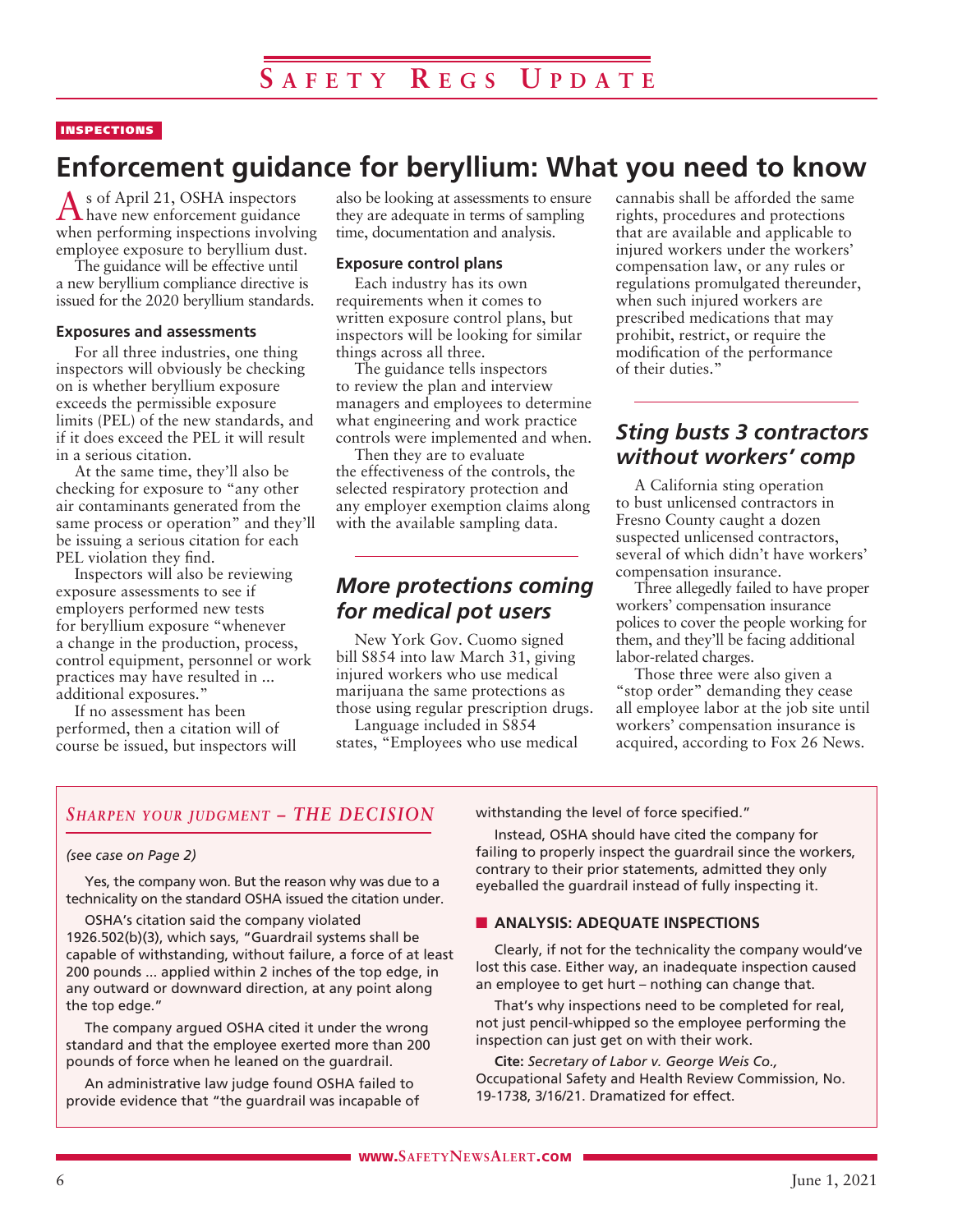# **F e d e r a l A c t i v i t i e s**

# **Government notices on workplace safety**

*Here's* SCA*'s digest of key notices that appeared recently in the* Federal Register (FR) *or on OSHA's website concerning workplace safety issues. For the FR listings and other related links, go to* SafetyCompliance Alert.com/category/federal-activities*.*

#### **HEALTHCARE**

A Florida behavioral healthcare center exposed its workers to more than 50 attacks by patients in a twoand-a-half year period, according to a recent decision by a federal administrative law judge.

The judge found UHS of Delaware Inc. and Premier Behavioral Health Solutions of Florida exposed employees at their Bradenton facility to workplace violence and destroyed surveillance video footage of the incidents.

UHS, one of the largest healthcare service providers in the U.S., is a hospital management company that operates 300 other behavioral health facilities nationwide, and Premier operates as Suncoast Behavioral Health Center in Bradenton.

The judge's decision states the companies "exposed workers to more than 50 attacks in a two-and-a-half year period when residents kicked, punched, bit, scratched, pulled and used desk scissors as a weapon" and that both companies deserve to be sanctioned for destroying video evidence, according to a Department of Labor news release.

OSHA investigated an incident at the facility in 2017 after a patient jumped over a nurse's station and stabbed an employee with a pair of scissors, resulting in a proposed fine of \$71,137.

A 13-day hearing was conducted in April and August 2019 with 15 directcare workers testifying about their experiences with incidents of violence at the facility.

OSHA attorneys "established that between January 2016 and July 2018, at least 55 incidents of patients attacking staff occurred."

The judge's recent decision held

UHS and Premier liable for the citation and found existing measures to address workplace violence "woefully inadequate."

#### MINE SAFETY

Mine operators may be required to have a written safety program for mobile and powered haulage equipment in the near future, if a new MSHA proposed rule gets approved.

MSHA started the rulemaking process for a proposed rule that would require a written safety program for mobile and powered haulage equipment at surface mines and surface areas of underground mines.

The proposed rule excludes conveyor equipment.

A request for information on this was published in June 2018 with stakeholder meetings taking place later the same year.

MSHA issued a statement in December 2018 declaring that it was making powered haulage safety an ongoing priority following multiple fatalities related to such equipment in 2017 and 2018.

The notice of proposed rulemaking was issued November 2020.

#### **CONTRACTORS**

An <u>independent contractor rule the</u> Trump administration introduced Jan. 7, 2021, has been withdrawn by the Department of Labor (DOL).

The rule – which made "the nature and degree of control over the work" one of two main factors in making an employee-or-contractor decision – was effectively withdrawn as of May 6, 2021.

This was done "to maintain workers' rights to the minimum wage and overtime compensation protections of the Fair Labor Standards Act," according to a DOL news release.

This rule would have played into questions regarding who controls workplace safety at a multi-employer worksite (explained in more detail in the Feds section of issue 612).

#### **WHERE TO GET HELP**

#### **N** SURVEY TOOL HELPS MEASURE **WORKER WELL-BEING**

A new survey instrument for measuring worker well-being has been introduced by the National Institute for Occupational Safety and Health (NIOSH).

The NIOSH Worker Well-Being Questionnaire, or WellBQ, is a free survey instrument meant to help researchers, employers, workers, practitioners and policymakers better understand workers' wellbeing and target interventions to improve it.

The WellBQ identifies five domains of worker well-being then asks 68 questions representative of those five areas.

Fifteen optional questions on employment information could be edited to meet user needs.

More information can be found at cdc.gov/niosh/docs/2021-110/



insurance and underinsurance were common among subsets of essential workers, including personal care aides and construction workers.

*Each issue of* SCA *contains an exclusive survey to give safety professionals insight into what their peers nationwide are thinking and doing.*